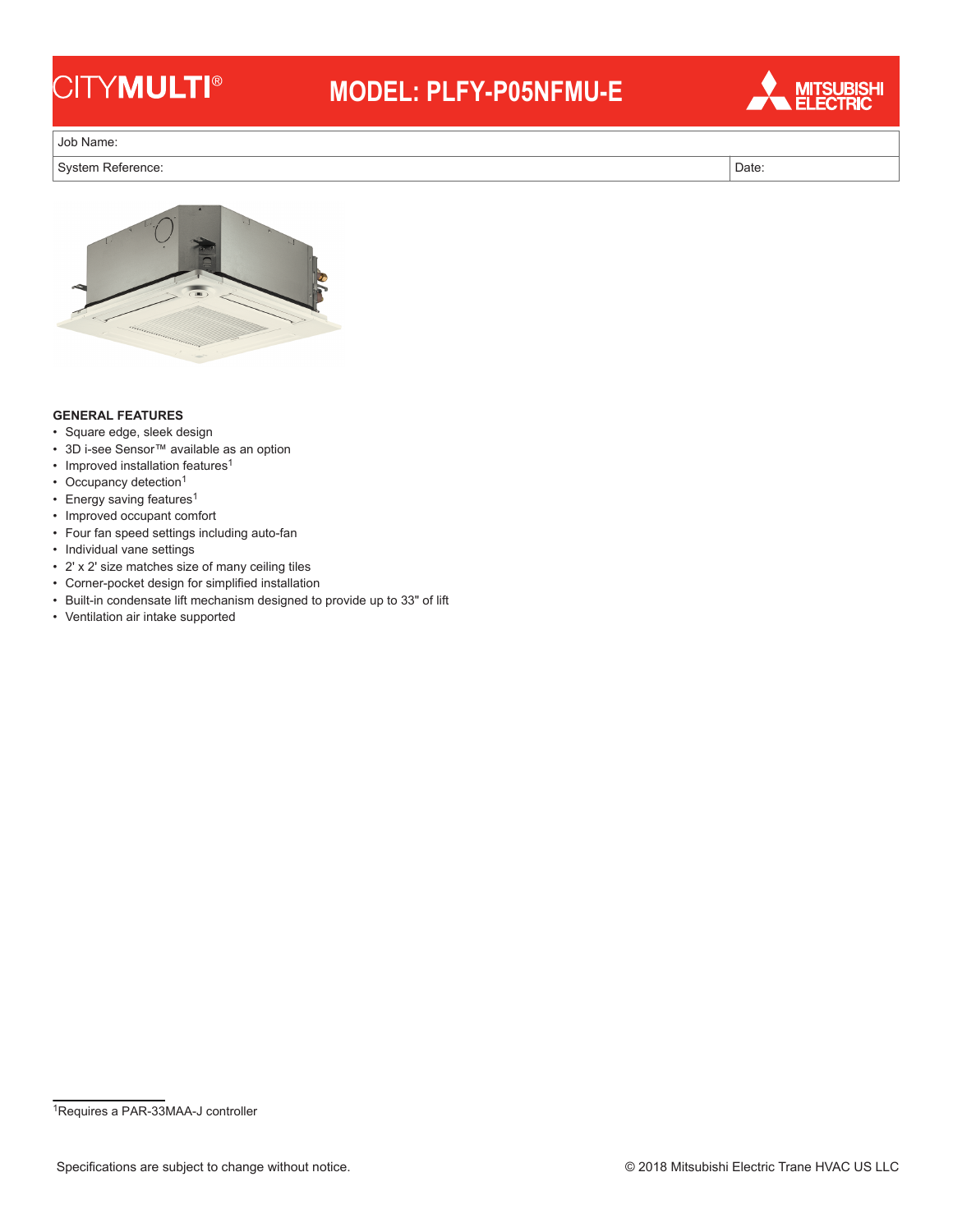### **SPECIFICATIONS: PLFY-P05NFMU-E**

| <b>Model</b>                         |                             | PLFY-P05NFMU-E                               |
|--------------------------------------|-----------------------------|----------------------------------------------|
| Nominal Capacity <sup>1</sup>        |                             |                                              |
| Cooling                              | Btu/h                       | 5,000                                        |
| Heating                              | Btu/h                       | 5,600                                        |
| <b>Electrical</b>                    |                             |                                              |
| <b>Electrical Power Requirements</b> |                             | 1-phase 208-230V 60Hz                        |
| Minimum Circuit Ampacity (MCA)       | Α                           | 0.24                                         |
| Recommended Fuse Size                | Α                           | 15                                           |
| External Dimensions (H x W x D)      |                             |                                              |
| Unit                                 | in. $(mm)$                  | 8-3/16 x 22-7/16 x 22/7-16 (208 x 570 x 570) |
| Grill (SLP-18FAU)                    | in. $(mm)$                  | 13/32 x 24-19/32 x 24-19/32 (10 x 625 x 625) |
| <b>Net Weight</b>                    |                             |                                              |
| Unit                                 | $\mathsf{lbs}(\mathsf{kg})$ | 28.9 (13.1)                                  |
| Grill (SLP-18FAU)                    | $\mathsf{lbs}(\mathsf{kg})$ | 5.3(2.4)                                     |
| <b>External Finish</b>               |                             |                                              |
| Unit                                 |                             | Galvanized steel sheet                       |
| Grill (SLP-18FAU)                    |                             | Munsell 1.0Y 9.2/0.2                         |
| <b>Coil Type</b>                     |                             | Cross fin (Aluminum fin and copper tube)     |
| Fan                                  |                             |                                              |
| Type x Quantity                      |                             | Turbo fan x 1                                |
| Airflow rate                         | <b>CFM</b>                  | 230-265-280                                  |
| Motor Type                           |                             | DC motor                                     |
| Motor Output                         | kW                          | 0.05                                         |
| Motor F.L.A.                         | A                           | 0.19                                         |
| <b>Air Filter</b>                    |                             | PP honeycomb fabric (long life type)         |
| <b>Refrigerant Piping Diameter</b>   |                             |                                              |
| Liquid (High Pressure)               | in. $(mm)$                  | 1/4 (6.35) Flare                             |
| Gas (Low Pressure)                   | in. $(mm)$                  | 1/2 (12.7) Flare                             |
| <b>Field Drain Pipe Size</b>         | in. $(mm)$                  | $O.D. 1-1/4 (32)$                            |
| Sound Pressure Level (Low-Mid-High)  | dB(A)                       | 26-28-30                                     |

<sup>1</sup>Cooling / Heating capacity indicated at the maximum value at operation under the following conditions:

Cooling | Indoor: 81° F (27° C) DB / 66° F (19°C) WB; Outdoor 95° F (35° C) DB

Heating | Indoor: 68° F (20° C) DB; Outdoor 45° F (7° C) DB / 43° F (6° C) WB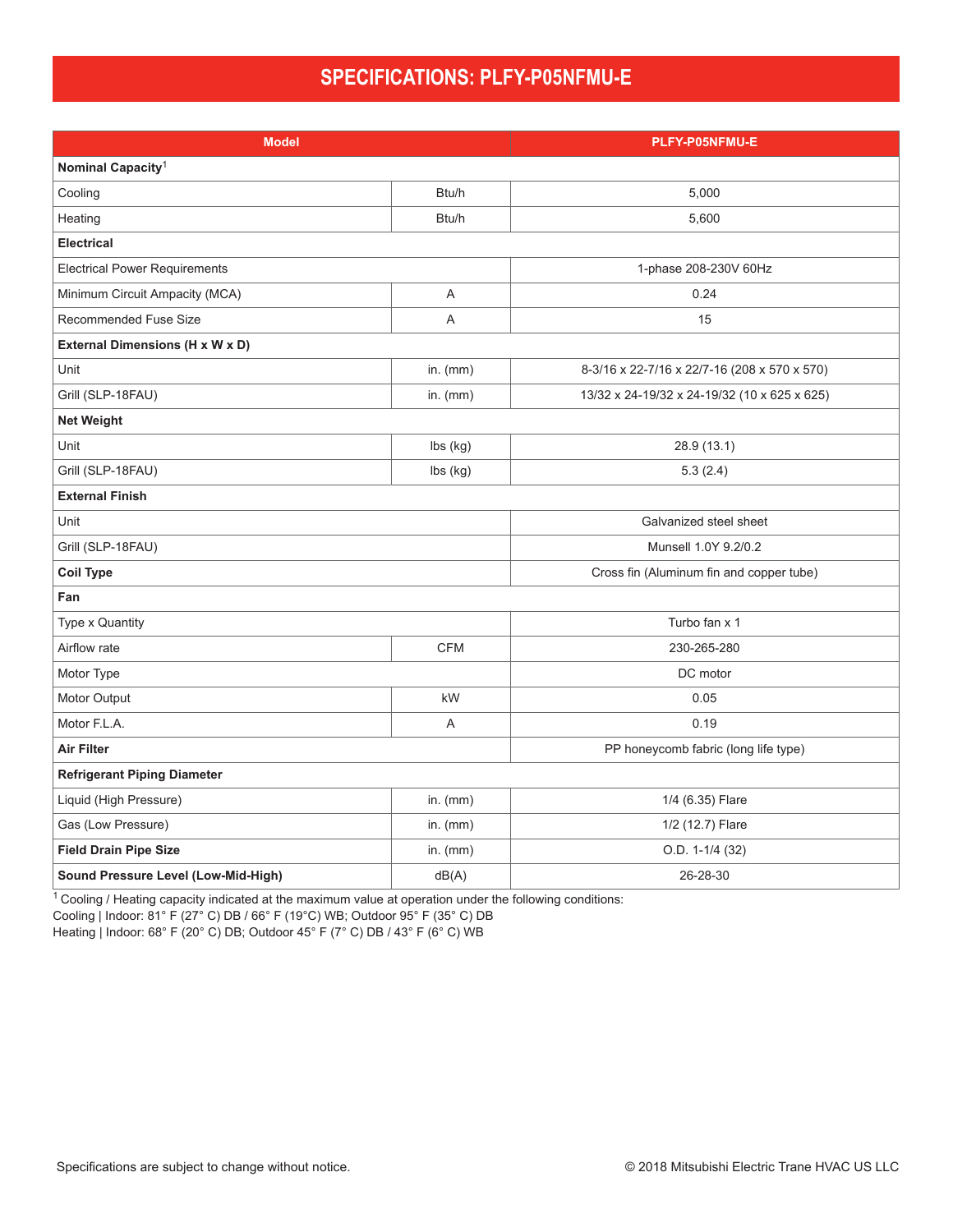### **ACCESSORIES: PLFY- P05NFMU-E**

| Grille (required)                                                                            | $\sqcap$ SLP-18FAU               |
|----------------------------------------------------------------------------------------------|----------------------------------|
| Grille with 3D i-see Sensor™                                                                 | □ SLP-18FAEU                     |
| Corner Panel with 3D i-see Sensor™                                                           | $\Box$ PAC-SF1ME-E               |
| Signal Receiver Corner Panel                                                                 | $\sqcap$ PAR-SF9FA-E             |
| Wireless Remote Controller                                                                   | $\Box$ PAR-FL32MA-E              |
| Wireless Remote Controller                                                                   | $\Box$ PAR-SL100A-E              |
| Wireless Remote Receiver                                                                     | $\Box$ PAR-FA32MA-E              |
| Wired MA Controller                                                                          | $\Box$ PAR-33MAA-J               |
| Simple MA Controller                                                                         | □ PAC-YT53CRAU                   |
| Smart ME Remote Controller                                                                   | D PAR-U01MEDU-K                  |
| Wired Remote Sensor                                                                          | $\Box$ PAC-SE41TS-E              |
| Thermostat Interface                                                                         | $\Box$ PAC-US444CN-1             |
| Wireless Interface                                                                           | □ PAC-WHS01WF-E                  |
| Connector cable for remote display                                                           | □ PAC-SA88HA-EP                  |
| Connector for CN32 (remote on/off)                                                           | □ PAC-SE55RA-E                   |
| Remote Operation Adapter (with wire terminals for remote ON/OFF and operation status/ error) | $\Box$ PAC-SF40RM-E <sup>1</sup> |
| External Fan / Heater Control Relay Adapter                                                  | □ CN24RELAY-KIT-CM3              |
| Drain Pan Level Sensor (Control for indoor unit shut off to prevent drain pan overflow)      | □ DPLS2                          |

 $1$  Unable to use with wireless remote controller